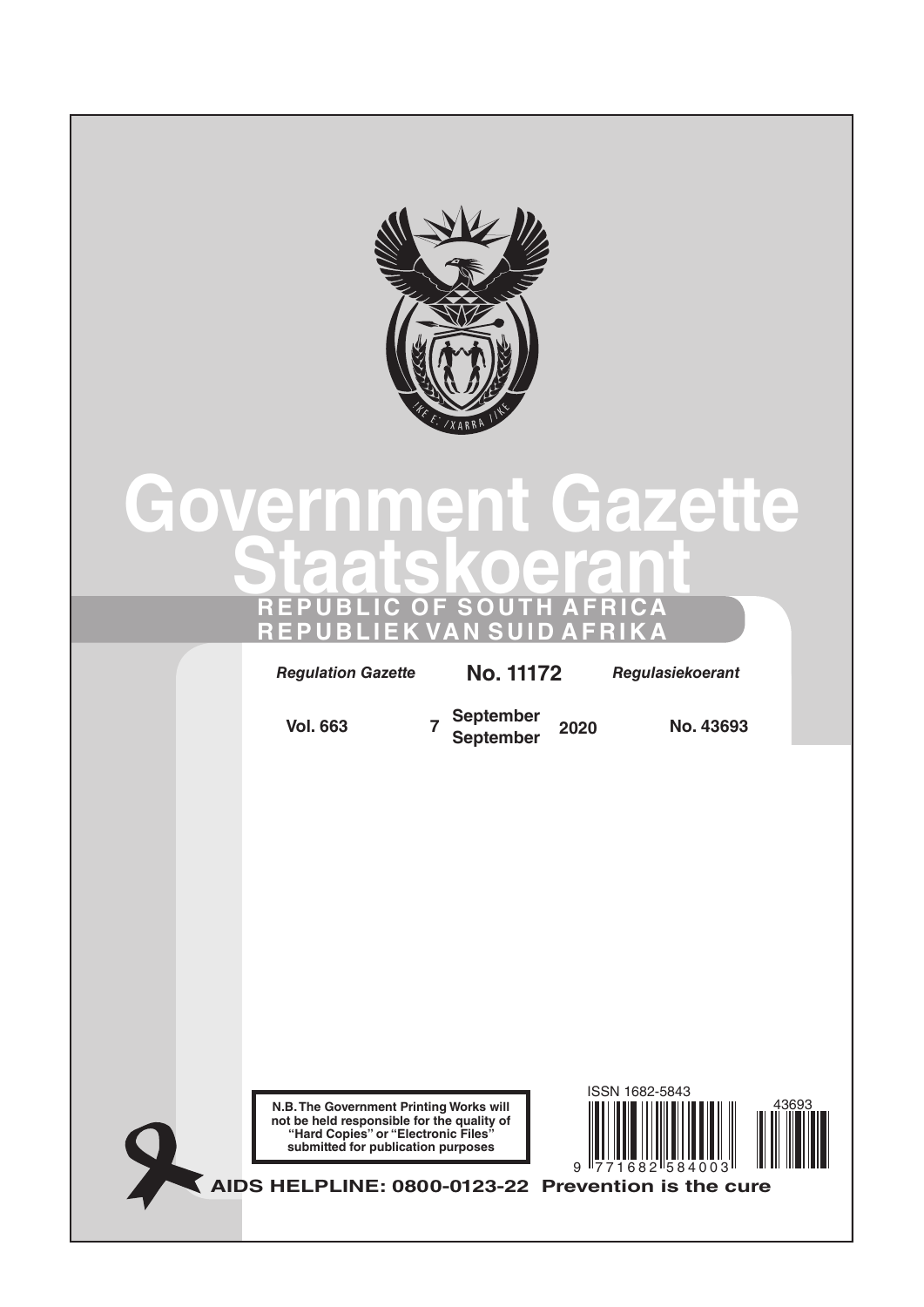## **IMPORTANT NOTICE:**

**The GovernmenT PrinTinG Works Will noT be held resPonsible for any errors ThaT miGhT occur due To The submission of incomPleTe / incorrecT / illeGible coPy.**

**no fuTure queries Will be handled in connecTion WiTh The above.**

#### **Contents**

| No.                                                                            |                                                                                                                     | Gazette<br>No. | Page<br>No. |
|--------------------------------------------------------------------------------|---------------------------------------------------------------------------------------------------------------------|----------------|-------------|
|                                                                                | <b>GOVERNMENT NOTICES • GOEWERMENTSKENNISGEWINGS</b>                                                                |                |             |
| Employment and Labour, Department of/ Indiensneming en Arbeid, Departement van |                                                                                                                     |                |             |
| R. 968                                                                         | Disaster Management Act (57/2002): COVID-19 Temporary Employee/Employer Relief Scheme (C19 TERS)<br>Direction. 2020 | 43693          | ≏           |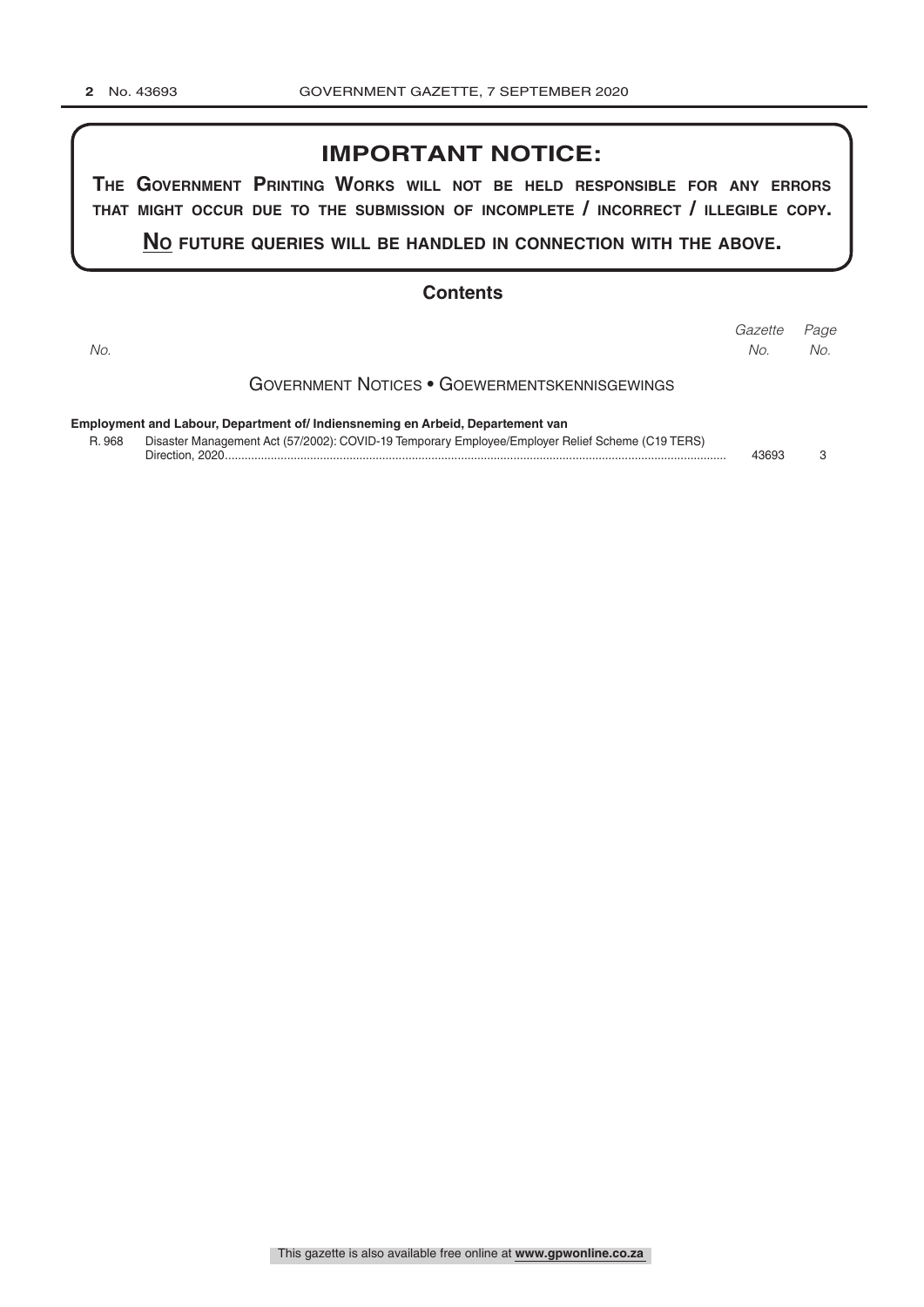## Government Notices • Goewermentskennisgewings

#### **DEPARTMENT OF EMPLOYMENT AND LABOUR**

**NO. R. 968 07 SEPTEMBER 2020**

# **COVID-19 TEMPORARY EMPLOYEE/EMPLOYER RELIEF SCHEME** (C19 TERS) DIRECTION, 2020

DIRECTION BY THE MINISTER OF EMPLOYMENT AND LABOUR IN TERMS OF REGULATION 4 (10) OF THE REGULATIONS MADE BY THE MINISTER OF COOPERATIVE GOVERNANCE AND TRADITIONAL AFFAIRS IN TERMS OF SECTION 27(2) OF THE DISASTER MANAGEMENT ACT, 2002 (ACT NO. 57 OF 2002)

I. Thembelani Waltermade Nxesi, the Minister of Employment and Labour, acting in terms of Regulation 4 (10) of the Regulations made by the Minister of Cooperative Governance and Traditional Affairs in terms of section 27 (2) of the Disaster Management Act, 2002 (Act No. 57 of 2002) hereby issue this Direction.

**MR T W NXESI, MP MINISTER OF EMPLOYMENT AND LABOUR**  $2020$ DATE: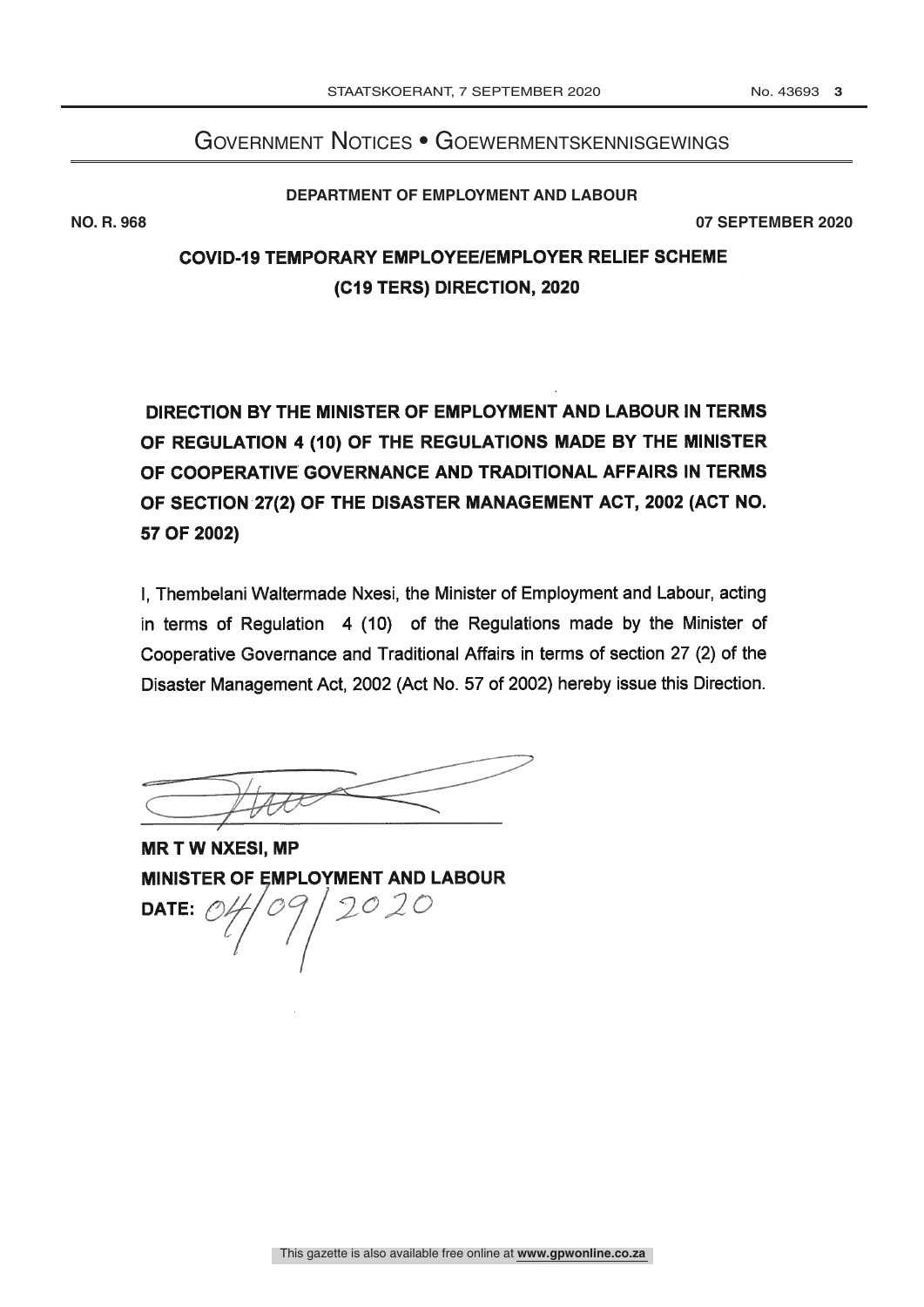#### **SCHEDULE**

### DIRECTION EXTENDING COVID-19 TERS BENEFITS FOR CERTAIN **CATEGORIES OF EMPLOYEE**

#### 1. Definitions

In this Direction, unless the context otherwise indicates-

"COVID-19" means the 2019 coronavirus (SARS- COV2/COVID-19);

"Directive" means the Directive issued by the Minister of Employment and Labour on 25 March 2020 in GN 215 of 26 March 2020 GG 43161 as amended on 6 April 2020 and 16 April 2020 and corrected on 20 April 2020 and as amended on 26 May 2020 and as issued on 11 August 2020;

"OHS Direction" means the Consolidated Direction on OHS Measures (GNR 639 of 2 June 2020):1

"remuneration" bears the same meaning as the definition of the term in the Basic Conditions of Employment Act, 1997 (Act No. 75 of 1997) read with section 35(5) of that Act and the Schedule to Government Notice 69, GG 24889 of 23 May 2003;

"vulnerable employee" means an employee -

- (a) with known or disclosed health issues or comorbidities or any other condition that may place the employee at the higher risk of complications or death than other employees if infected with COVID-19; or
- (b) above the age of 60 years who is at a higher risk of complications or death if infected.

## 2. Incorporation of Directive for certain categories of employer and employee

- 2.1 Notwithstanding the lapsing of the Directive on 27 June 2020, the provisions of the Directive are incorporated in this Direction-
	- 2.1.1 subject to sub-paragraph 2.4; and only
	- 2.1.2 in respect of the employers referred to in sub-paragraph 2.2 and the employees contemplated to in sub-paragraph 2.3.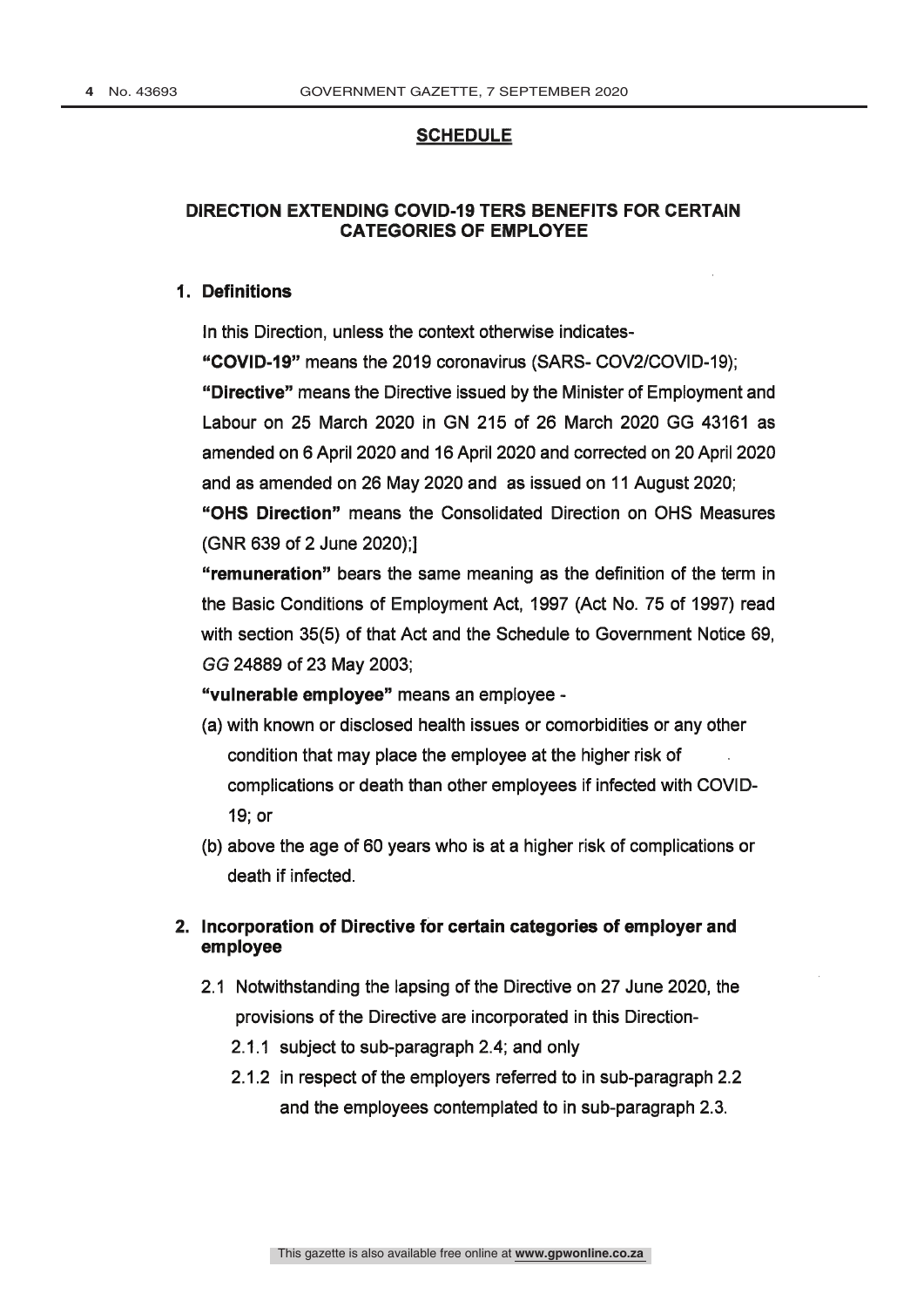- 2.2 The employers referred to in sub-paragraph 2.1 are those contemplated in sub-paragraph 2.3.
- 2.3 The employees contemplated in sub-paragraph 2.1 are those employees whose employers are -
- 2.3.1 not permitted to commence operations, either partially or in full, in terms of the Regulations published by the Minister of Cooperative Governance and Traditional Affairs in terms of section 27(2) of the Disaster Management Act, 2002 (Act No. 57 of 2002) pursuant to the declaration of a national disaster dated 15 March 2020 in terms of section 3 of that Act:
- 2.3.2 unable to make alternative arrangements for vulnerable employees to work from home or take other measures as contemplated in clause 20.3 of the OHS Direction:
- 2.3.3 unable to make use of their services either fully or partially because of operational requirements based on the economic, technological, structural or similar needs of the employer caused by compliance with the Regulations made in terms of section 27 (2) of the Disaster Management Act, 2002 (Act No. 57 of 2002) or directions made under regulation 4(10) of those Regulations in particular the need to limit the number of employees at the workplace through rostering, staggering of working hours, short time, and the introduction of shift systems.
- $2.4$ Clauses 3.5, 3.6 and 5.3 in the Directive are replaced with the following clauses:
	- $"3.5"$ Subject to clauses 3.6 and 5.3, a qualifying employee will receive a benefit calculated in terms of section 13 (1) of the UI Act.
	- $3.6$ Should the benefit calculated in clause 3.5 together with any remuneration earned fall below R3 500, the benefit will be increased to ensure that the employee receives R3 500.
	- $5.3$ Subject to the amount of the benefit contemplated in clause 3.5, an employee may only receive covid-19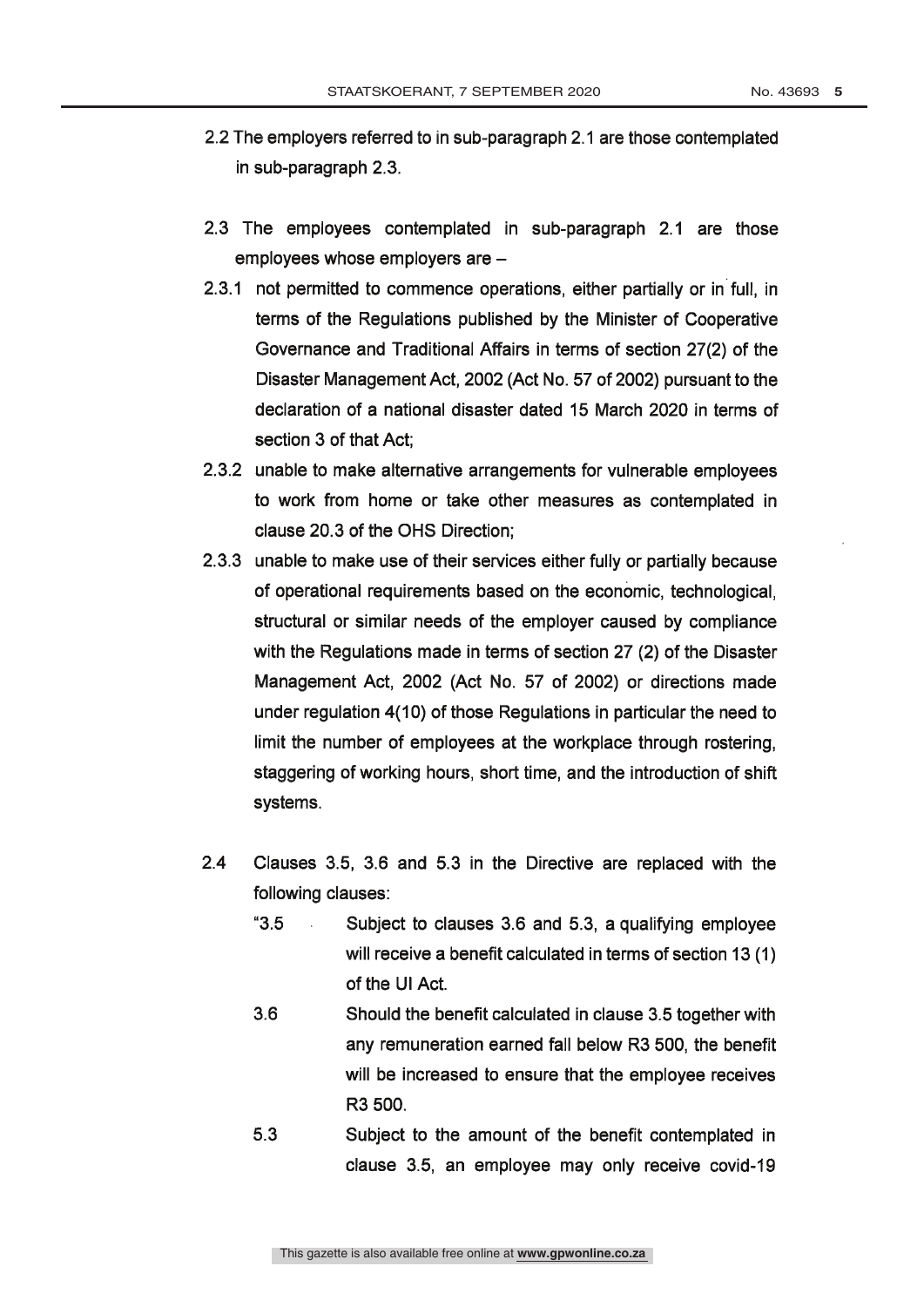benefits in terms of the Directive if the total of the benefit together with any remuneration paid by the employer for work performed by the employee in any period is not more than the remuneration that the employee would ordinarily have received for working during that period."

#### 3. Application for benefits

An employer or employee contemplated in paragraph 2 may continue to claim Covid-19 TERS benefits contained in the Directive from 1 July 2020 and may apply for those benefits as provided for under paragraph 5 of the Directive and any additional procedural prescripts that may be required by the Unemployment Insurance Commissioner.

#### 4. Commencement and duration

This Direction, despite the date of publication by notice in the Gazette, is deemed to commence on 16 August 2020 and shall remain in operation for as long as the declaration of the COVID-19, in terms of the National Disaster Management Act, 2002 (Act No. 57 of 2002), as a national disaster subsists or until withdrawn by the Minister, whichever comes first.